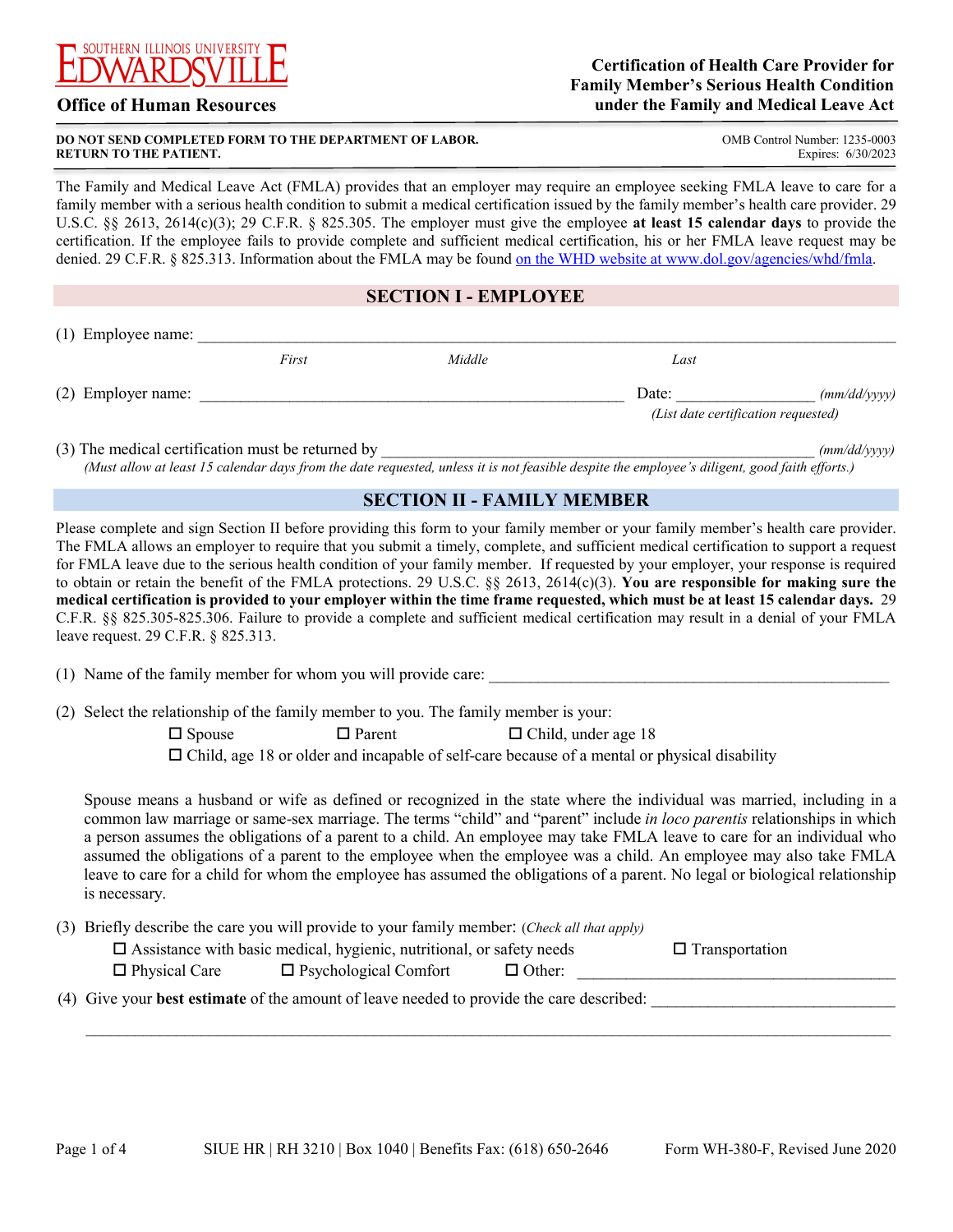| <b>Employee Name:</b>                                                                                                                    |                         |      |                                                   |
|------------------------------------------------------------------------------------------------------------------------------------------|-------------------------|------|---------------------------------------------------|
| (5) If a <b>reduced work schedule</b> is necessary to provide the care described, give your <b>best estimate</b> of the reduced schedule |                         |      |                                                   |
| you are able to work. From                                                                                                               | $(mm/dd/vvvv)$ to       |      | $\frac{mm}{dd}{\rangle}$ yyyy), I am able to work |
| (hours per day)                                                                                                                          | <i>(days per week).</i> |      |                                                   |
| <b>Employee</b><br><b>Signature</b>                                                                                                      |                         | Date | (mm/dd/yyyy)                                      |

## **SECTION III - HEALTH CARE PROVIDER**

 Please provide your contact information, complete all relevant parts of this Section, and sign the form below. A family member of your patient has requested leave under the FMLA to care for your patient. The FMLA allows an employer to require that the employee submit a timely, complete, and sufficient medical certification to support a request for FMLA leave to care for a family member with a serious health condition. For FMLA purposes, a "serious health condition" means an illness, injury, impairment, or physical or mental condition that *involves inpatient care* or *continuing treatment by a health care provider*. For more information about the definitions of a serious health condition under the FMLA, see the chart at the end of the form.

 private medical information about the patient's serious health condition, such as providing the diagnosis and/or course of treatment. You also may, but are **not required** to, provide other appropriate medical facts including symptoms, diagnosis, or any regimen of continuing treatment such as the use of specialized equipment. Please note that some state or local laws may not allow disclosure of

| Health Care Provider's name: (Print)     |                 |         |  |
|------------------------------------------|-----------------|---------|--|
| Health Care Provider's business address: |                 |         |  |
| Type of practice / Medical specialty:    |                 |         |  |
| Telephone: (                             | Fax: $\epsilon$ | E-mail: |  |

# **PART A: Medical Information**

Limit your response to the medical condition for which the employee is seeking FMLA leave. Your answers should be your **best estimate** based upon your medical knowledge, experience, and examination of the patient. **After completing Part A, complete Part B to provide information about the amount of leave needed.** Note: For FMLA purposes, "incapacity" means the inability to work, attend school, or perform regular daily activities due to the condition, treatment of the condition, or recovery from the condition. Do not provide information about genetic tests, as defined in 29 C.F.R. § 1635.3(f), genetic services, as defined in 29 C.F.R. § 1635.3(e), or the manifestation of disease or disorder in the employee's family members, 29 C.F.R. § 1635.3(b).

 $(1)$  Patient's Name:

(2) State the approximate date the condition started or will start: \_\_\_\_\_\_\_\_\_\_\_\_\_\_\_\_\_\_\_\_\_\_\_\_\_\_\_\_\_\_\_\_\_\_\_\_\_\_\_ *(mm/dd/yyyy)*

(3) Provide your **best estimate** of how long the condition lasted or will last:

 \_\_\_\_\_\_\_\_\_\_\_\_\_\_\_\_\_\_\_\_\_\_\_\_\_\_\_\_\_\_\_\_\_\_\_\_\_\_\_\_\_\_\_\_\_\_\_\_\_\_\_\_\_\_\_\_\_\_\_\_\_\_\_\_\_\_\_\_\_\_\_\_\_\_\_\_\_\_\_\_\_\_\_\_\_\_\_\_\_\_\_\_\_\_\_\_\_\_\_\_\_\_\_\_ (*e.g., assistance with basic medical, hygienic, nutritional, safety, transportation needs, physical care, or psychological comfort)*. (4) For FMLA to apply, care of the patient must be medically necessary. Briefly describe the type of care needed by the patient

 $\_$  , and the state of the state of the state of the state of the state of the state of the state of the state of the state of the state of the state of the state of the state of the state of the state of the state of the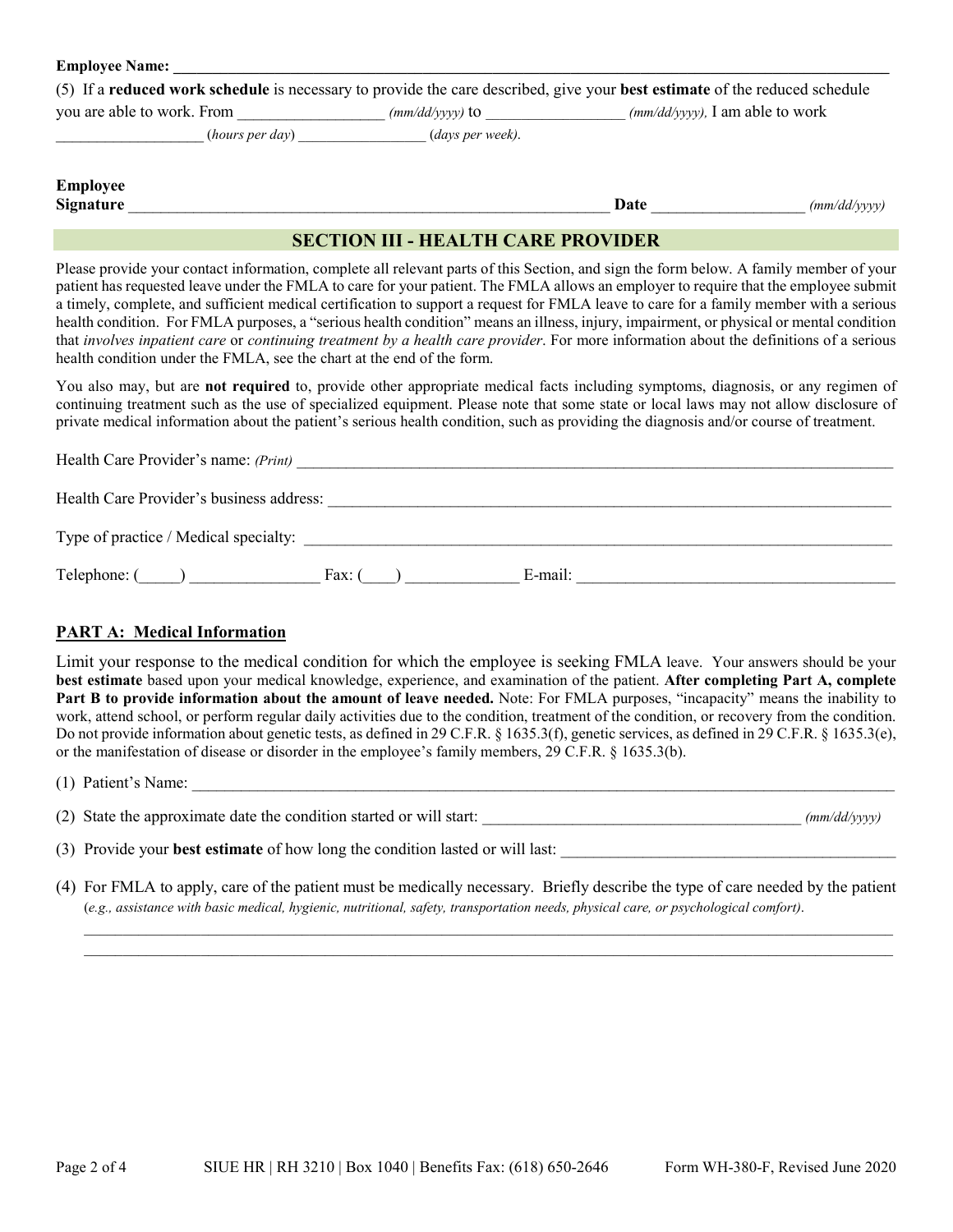#### **Employee Name:**

- (5) Check the box(es) for the questions below, as applicable. For all box(es) checked, the amount of leave needed must be provided in Part B.
	- **I** Inpatient Care: The patient ( $\Box$  has been /  $\Box$  is expected to be) admitted for an overnight stay in a hospital, hospice, or residential medical care facility on the following date(s):
	- Due to the condition, the patient  $(\Box$  has been /  $\Box$  is expected to be) incapacitated for *more than* three **Incapacity plus Treatment**: *(e.g. outpatient surgery, strep throat)* consecutive, full calendar days from  $\frac{\frac{1}{2}}{\frac{1}{2}}$  *(mm/dd/yyyy)* to  $\frac{\frac{1}{2}}{\frac{1}{2}}$   $\frac{1}{2}$   $\frac{1}{2}$   $\frac{1}{2}$   $\frac{1}{2}$   $\frac{1}{2}$   $\frac{1}{2}$   $\frac{1}{2}$   $\frac{1}{2}$   $\frac{1}{2}$   $\frac{1}{2}$   $\frac{1}{2}$   $\frac{1}{2}$   $\frac{1}{2}$

The patient ( $\Box$  was / $\Box$  will be) seen on the following date(s):

 health care provider *(e.g. prescription medication (other than over-the-counter) or therapy requiring special equipment)* The condition ( $\Box$  has /  $\Box$  has not) also resulted in a course of continuing treatment under the supervision of a

 $\_$  , and the set of the set of the set of the set of the set of the set of the set of the set of the set of the set of the set of the set of the set of the set of the set of the set of the set of the set of the set of th

- **Pregnancy**: The condition is pregnancy. List the expected delivery date:  $\frac{(mm/dd/yyy)}{mm/dd/yyy}$ .
- **Chronic Conditions**: *(e.g. asthma, migraine headaches)* Due to the condition, it is medically necessary for the patient to have treatment visits at least twice per year.
- **Permanent or Long Term Conditions**: *(e.g. Alzheimer's, terminal stages of cancer)* Due to the condition, incapacity is permanent or long term and requires the continuing supervision of a health care provider (even if active treatment is not being provided).
- it is medically necessary for the patient to receive multiple treatments. **Conditions requiring Multiple Treatments**: (*e.g. chemotherapy treatments, restorative surgery)* Due to the condition,
- no additional information is needed. Go to page 4 to sign and date the form. **None of the above**: If none of the above condition(s) were checked, (i.e., inpatient care, pregnancy)
- (6) If needed, briefly describe other appropriate medical facts related to the condition(s) for which the employee seeks FMLA leave. *(e.g., use of nebulizer, dialysis)*

\_\_\_\_\_\_\_\_\_\_\_\_\_\_\_\_\_\_\_\_\_\_\_\_\_\_\_\_\_\_\_\_\_\_\_\_\_\_\_\_\_\_\_\_\_\_\_\_\_\_\_\_\_\_\_\_\_\_\_\_\_\_\_\_\_\_\_\_\_\_\_\_\_\_\_\_\_\_\_\_\_\_\_\_\_\_\_\_\_\_\_\_\_\_

### **PART B: Amount of Leave Needed**

 examination of the patient. Be as specific as you can; terms such as "lifetime," "unknown," or "indeterminate" may not be sufficient to For the medical condition(s) checked in Part A, complete all that apply. Several questions seek a response as to the frequency or duration of a condition, treatment, etc. Your answer should be your **best estimate** based upon your medical knowledge, experience, and determine if the benefits and protections of the FMLA apply.

- (7) Due to the condition, the patient  $(\Box \text{ had } / \Box \text{ will have})$  planned medical treatment(s) (scheduled medical visits) *(e.g. psychotherapy, prenatal appointments)* on the following date(s):
- (8) Due to the condition, the patient ( $\Box$  was /  $\Box$  will be) **referred to other health care provider(s)** for evaluation or treatment(s).

State the nature of such treatments: *(e.g. cardiologist, physical therapy)* 

Provide your **best estimate** of the beginning date \_\_\_\_\_\_\_\_\_\_\_\_\_\_\_\_\_\_\_ *(mm/dd/yyyy)* and end date *(mm/dd/yyyy)* for the treatment(s).

 $\_$  ,  $\_$  ,  $\_$  ,  $\_$  ,  $\_$  ,  $\_$  ,  $\_$  ,  $\_$  ,  $\_$  ,  $\_$  ,  $\_$  ,  $\_$  ,  $\_$  ,  $\_$  ,  $\_$  ,  $\_$  ,  $\_$  ,  $\_$  ,  $\_$  ,  $\_$  ,  $\_$  ,  $\_$  ,  $\_$  ,  $\_$  ,  $\_$  ,  $\_$  ,  $\_$  ,  $\_$  ,  $\_$  ,  $\_$  ,  $\_$  ,  $\_$  ,  $\_$  ,  $\_$  ,  $\_$  ,  $\_$  ,  $\_$  ,

Provide your **best estimate** of the duration of the treatment(s), including any period(s) of recovery

\_\_\_\_\_\_\_\_\_\_\_\_\_\_\_\_\_\_\_\_\_\_\_\_\_\_\_\_\_\_\_\_\_\_\_\_\_\_\_\_\_\_\_\_\_\_\_\_\_\_\_\_\_\_\_\_\_\_\_\_\_\_\_\_\_\_\_\_\_\_\_\_\_\_\_\_\_\_\_\_\_\_\_\_ *(e.g. 3 days/week)*